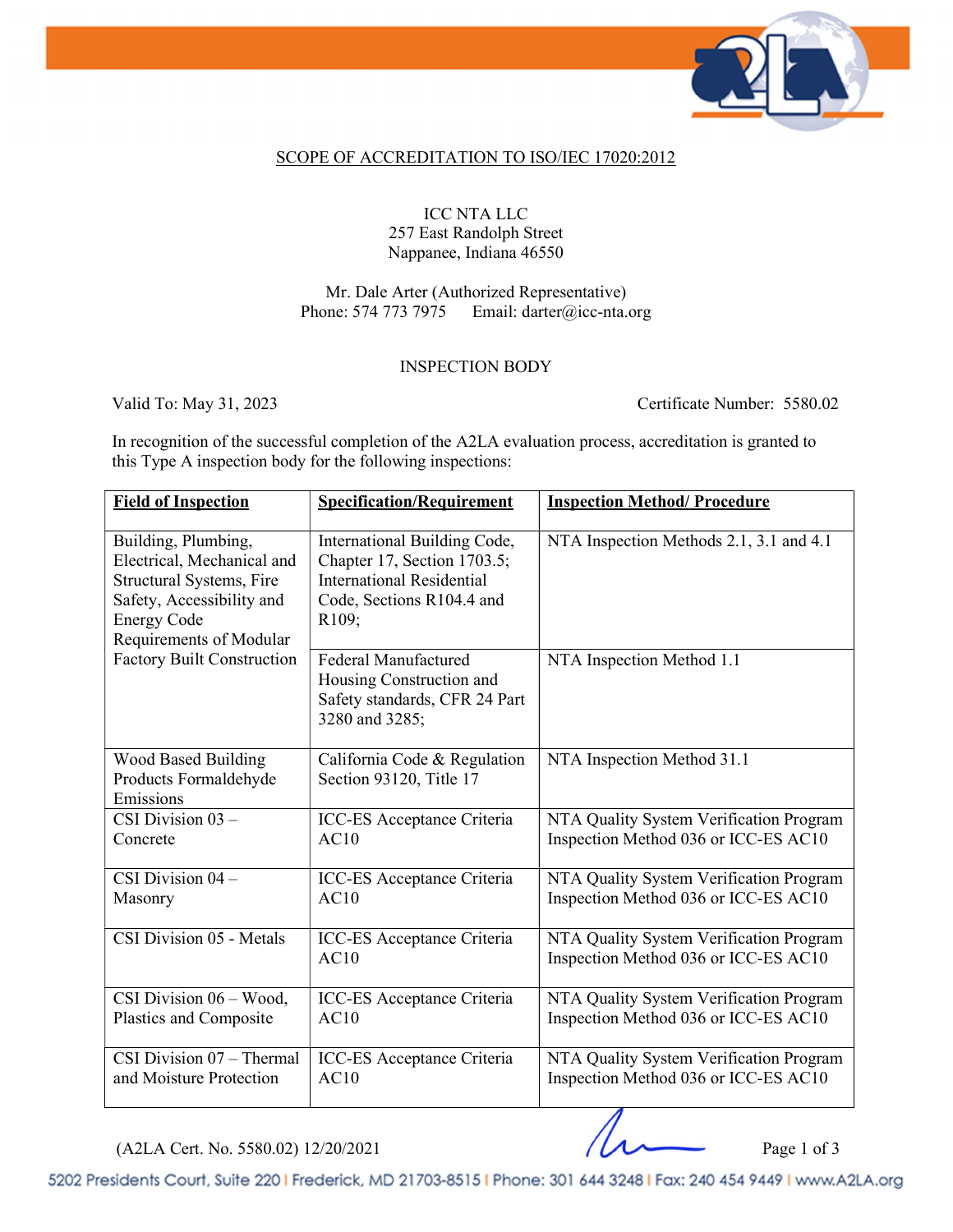| <b>Field of Inspection</b>                                                                                                                                                                                                                                                                                                         | <b>Specification/Requirement</b>   | <b>Inspection Method/ Procedure</b>                                             |
|------------------------------------------------------------------------------------------------------------------------------------------------------------------------------------------------------------------------------------------------------------------------------------------------------------------------------------|------------------------------------|---------------------------------------------------------------------------------|
| CSI Division 08 -<br>Openings                                                                                                                                                                                                                                                                                                      | ICC-ES Acceptance Criteria<br>AC10 | NTA Quality System Verification Program<br>Inspection Method 036 or ICC-ES AC10 |
| CSI Division $09$ – Finishes                                                                                                                                                                                                                                                                                                       | ICC-ES Acceptance Criteria<br>AC10 | NTA Quality System Verification Program<br>Inspection Method 036 or ICC-ES AC10 |
| CSI Division $10 -$<br>Specialties<br>Louvers and Vents<br>Grilles and Screens<br>Service Walls<br>Wall and Corner<br>Guards<br><b>Access Flooring</b><br>Manufactured Exterior<br>Specialties<br>Flagpoles<br>Partitions<br><b>Storage Shelving</b><br><b>Exterior Protection</b><br>Scales<br>Wardrobe and Closet<br>Specialties | ICC-ES Acceptance Criteria<br>AC10 | NTA Quality System Verification Program<br>Inspection Method 036 or ICC-ES AC10 |
| CSI Division $12 -$<br>Furnishings                                                                                                                                                                                                                                                                                                 | ICC-ES Acceptance Criteria<br>AC10 | NTA Quality System Verification Program<br>Inspection Method 036 or ICC-ES AC10 |
| CSI Division $13 - Special$<br>Construction<br>• Pre-Engineered<br><b>Structures</b><br><b>Building Automation</b><br>and Control<br>Detection and Alarm<br>Fire Suppression                                                                                                                                                       | ICC-ES Acceptance Criteria<br>AC10 | NTA Quality System Verification Program<br>Inspection Method 036 or ICC-ES AC10 |
| CSI Division $22 -$<br>Plumbing                                                                                                                                                                                                                                                                                                    | ICC-ES Acceptance Criteria<br>AC10 | NTA Quality System Verification Program<br>Inspection Method 036 or ICC-ES AC10 |
| CSI Division 23 - HVAC                                                                                                                                                                                                                                                                                                             | ICC-ES Acceptance Criteria<br>AC10 | NTA Quality System Verification Program<br>Inspection Method 036 or ICC-ES AC10 |
| CSI Division $26 -$<br>Electrical                                                                                                                                                                                                                                                                                                  | ICC-ES Acceptance Criteria<br>AC10 | NTA Quality System Verification Program<br>Inspection Method 036 or ICC-ES AC10 |
| CSI Division $31 -$<br>Earthwork                                                                                                                                                                                                                                                                                                   | ICC-ES Acceptance Criteria<br>AC10 | NTA Quality System Verification Program<br>Inspection Method 036 or ICC-ES AC10 |
| CSI Division 32 - Exterior                                                                                                                                                                                                                                                                                                         | ICC-ES Acceptance Criteria         | NTA Quality System Verification Program                                         |

Company System Vermeation 1 rogram<br>Page 2 of 3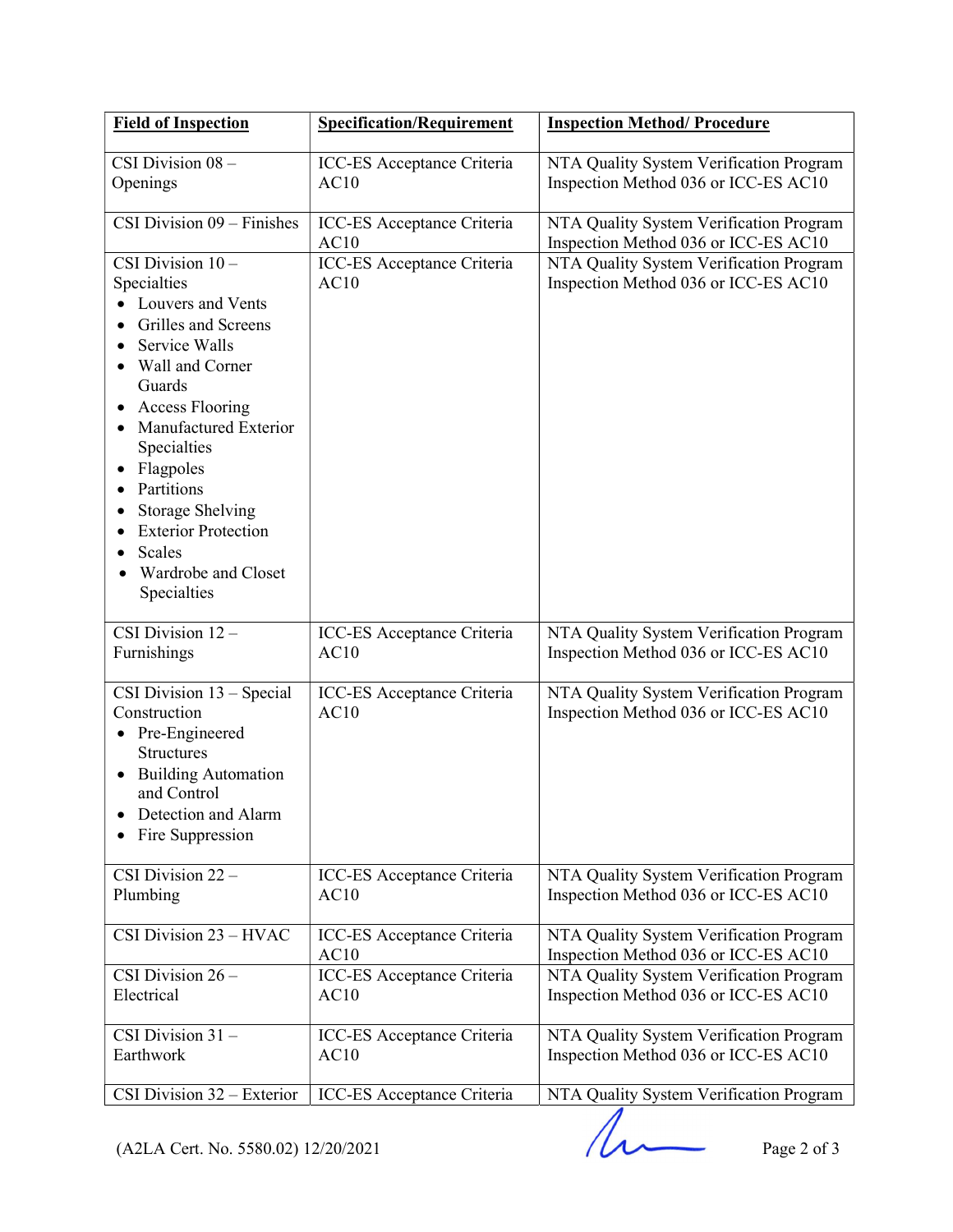| <b>Field of Inspection</b>                 | <b>Specification/Requirement</b>          | <b>Inspection Method/Procedure</b>                                              |
|--------------------------------------------|-------------------------------------------|---------------------------------------------------------------------------------|
| Improvements                               | AC10                                      | Inspection Method 036 or ICC-ES AC10                                            |
| CSI Division $33 -$ Utilities              | <b>ICC-ES</b> Acceptance Criteria<br>AC10 | NTA Quality System Verification Program<br>Inspection Method 036 or ICC-ES AC10 |
| Manufacturing in fields<br>specified above | ICC-ES Acceptance Criteria<br>AC304       |                                                                                 |

 $($ A2LA Cert. No. 5580.02) 12/20/2021 Page 3 of 3